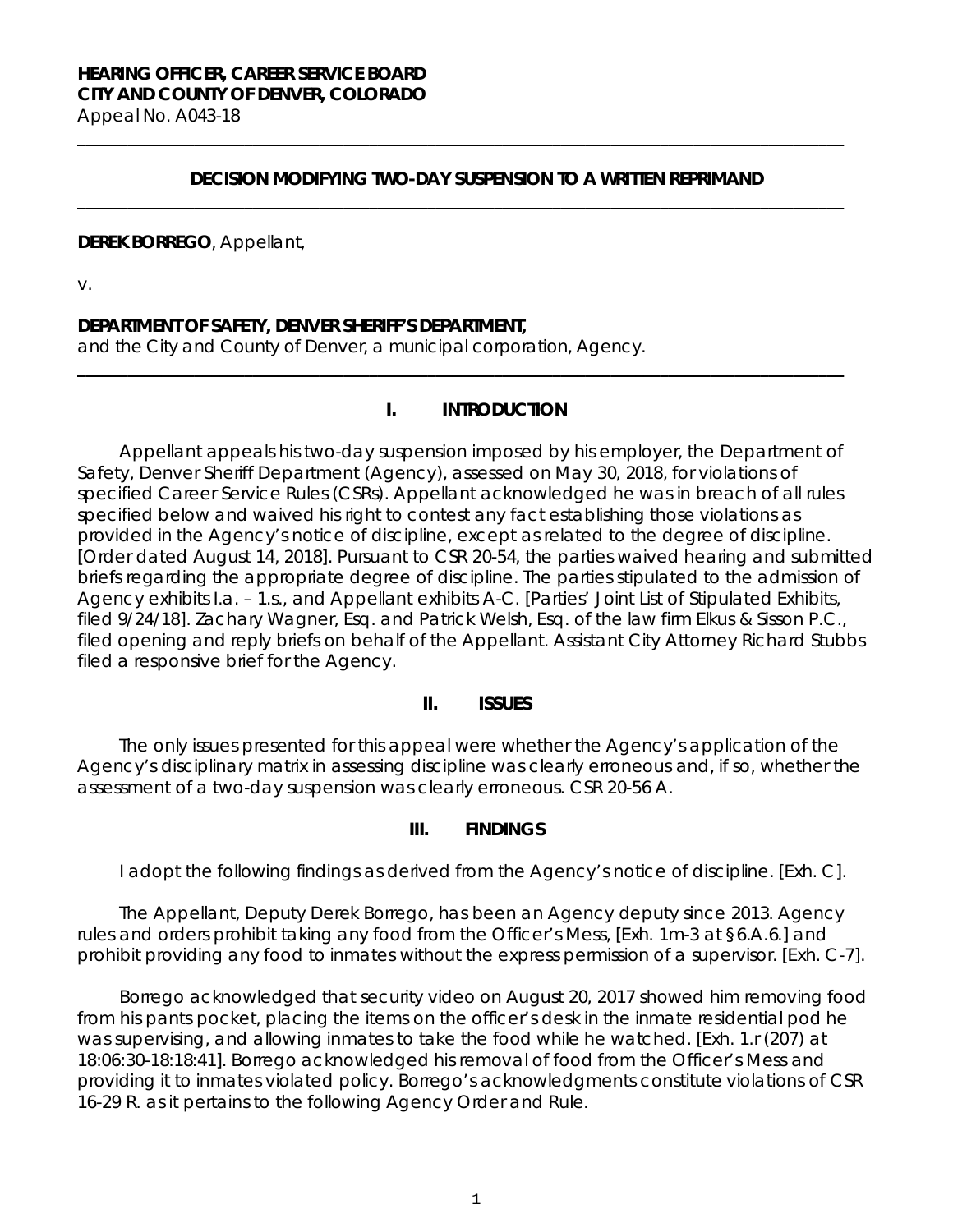**DSD Department Order (DO) 3600.2I at 6.A.6. "Employees will not be allowed to remove any food items from the O.M."**

**DSD Rule and Regulation (RR) 400.12 – Prohibited Transactions with Prisoners. Deputy sheriffs and employees shall not give or loan to a prisoner any unauthorized item … without express permission from a supervisor.** 

Following a notice in contemplation of discipline, the Agency convened a pre-disciplinary meeting attended by Borrego and his attorney. Following the meeting, the Agency assessed a written reprimand for Borrego's violation of DO 3600.2I at 6.a., (for removing food from the Officer's Mess) and a concurrent two-day suspension for his violation of RR 400.12 (for giving food to inmates). In his opening and reply briefs, Appellant addressed only the RR 400.12 violation, effectively waiving any challenge to the level of discipline imposed for the violation of DO 3600.2I.

## **IV. ANALYSIS – DEGREE OF DISCIPLINE**

## **A. Jurisdiction and Review**

The Career Service Hearing Office has jurisdiction of this direct appeal of a suspension pursuant to CSR 20-20 A.2. The Hearing Officer is required to affirm the discipline assessed by the Agency if the Appellant fails his burden of proof.

### **B. Burden and Standard of Proof**

Ξ

Appellant bears the burden to prove his discipline was clearly erroneous. CSR 20-56 A.<sup>[1](#page-1-0)</sup> Discipline is clearly erroneous: (1) when the decision maker's assessment, even while supported by the evidence, is contrary to what a reasonable person would conclude from the record as a whole; or (2) when the decision maker failed to follow its disciplinary matrix and, absent such failure, a lesser discipline or no discipline would have resulted; or (3) if the decision maker exceeded his authority. [CSR 20-56 B.1.i.-iii].

In view of Borrego's acknowledgement that he violated all rules alleged by the Agency in its notice of discipline, there remains no dispute regarding (1), whether finding the above-cited rule violations was contrary to what a reasonable person would conclude from the record as a whole; nor does the Appellant dispute the authority of the decision maker under (3). What remains to decide here is the question raised under (2), whether the decision maker followed the Agency's disciplinary matrix and, if so, whether a lesser discipline would have followed pursuant to the matrix.

## **C. Appellant's claims that the Agency failed to follow its disciplinary matrix**

Borrego appears to advance three sub-claims alleging the Agency failed to follow its disciplinary matrix[.2](#page-1-1)

<span id="page-1-0"></span> $1$  Normally, Appellant would also be obligated to prove the Agency's determination of rule violations was clearly erroneous. Since Appellant confessed to all alleged violations, the only remaining issue (thus the only remaining burden of proof) concerns the degree of discipline.

<span id="page-1-1"></span><sup>&</sup>lt;sup>2</sup> Borrego's brief states two categories of claims, but a review of the explanation under each claim revealed an overlap of three claims:

<sup>(1)</sup> Incorrect category of wrongdoing assessed; (2) improper consideration of mitigation and; (3) excessive discipline.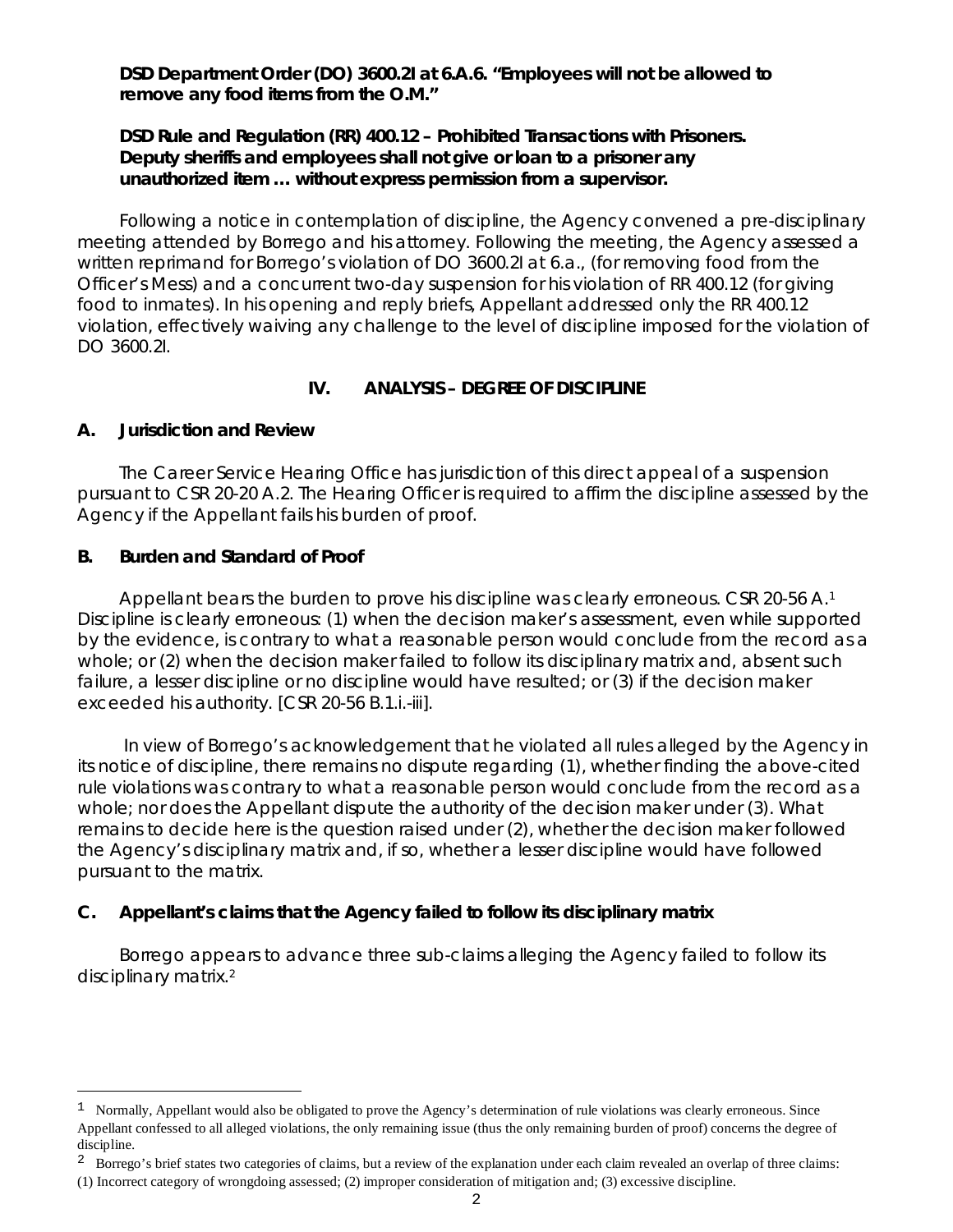# **1. Agency's selection of the category of wrongdoing.**

Borrego alleges the decision maker selected a category of wrongdoing for the violation of RR 400.12 that was clearly excessive. The range category for each violation is established by the matrix. [Exh. B-86 through B-92]. RR 400.12 falls into a possible range of categories from A-F. The decision maker, Civilian Review Administrator Alfredo Hernandez, determined Borrego's misconduct under RR 400.12 fell under Category C., which defines conduct as having "*a pronounced negative impact on the operations or professional image of the department, or on relationships with other deputy sheriffs, employees, agencies, or the public*."

Borrego first claims "no analysis of the eleven factors enumerated in section 15 was done" by Hernandez before selecting Category C. [Appellant Opening Brief p. 3]. Section 15.0 of the matrix states the decision maker should consider the following non-exclusive 11 questions to determine the category of wrongdoing. [Exh. B-25 at §15.1].

a. What is the general nature of the misconduct? Hernandez amply set forth the general nature of the misconduct in the Agency's notice of discipline. [Exh. C at 4 through 7].

b. How does the misconduct relate to the stated mission, vision and guiding principles of the Department? The Agency's notice of discipline stated:

> The following factors were considered in determining the conduct category… how this conduct related to the stated mission, vision and guiding principles of the Department and how this misconduct impacted operations and image of the Department. Deputy Borrego's conduct had a pronounced negative impact on the operations or professional image of the department. As such, this is a category C violation."

# [Exh. C-6, C-7].

These conclusory statements lack minimal analysis from which the basis for the conclusion may be evaluated. First, the notice of discipline did not identity a mission, vision or guiding principle. The Agency's explanation in its responsive brief claimed the Agency's vision was impacted because giving food "to some but not all inmates does not assist DSD in 'being a model law enforcement agency.'" I assume the reference was to a mission, vision or guiding principle, but again, none was identified in the brief. More importantly, none was identified in the notice of discipline. In addition, this statement fails to identify any, leave alone a pronounced, negative impact Borrego's actions had on this unspecified Agency mission/vision/guiding principle.

c. How does the misconduct impact the operations and image of the Department and its relationship with other agencies or the community? The Agency's statement, immediately above, also failed to identify how Borrego's reward of food to inmates had a pronounced negative impact on operations or professional image of the department. In its responsive brief the Agency backfills the void, claiming that, by providing extra food to some inmates, Borrego "could make the jail a less safe and secure facility for the inmates or deputies if some inmates believe they are not being treated the same as other inmates." [Agency Brief p.6]. The Agency failed to provide a basis for this speculation, with citation, data, or even anecdotal evidence.[3](#page-2-0) With similarly gauzy effect, the Agency floated the idea that Borrego's concealing food he passed to inmates "could easily be perceived as favoritism and not providing justice for all." [Id. at 6-7]. Finally, the Agency offered that (1) "Borrego's misconduct

<span id="page-2-0"></span>Ξ These are examples and not a limit to the ways the Agency might have provided some basis to adopt its conjecture.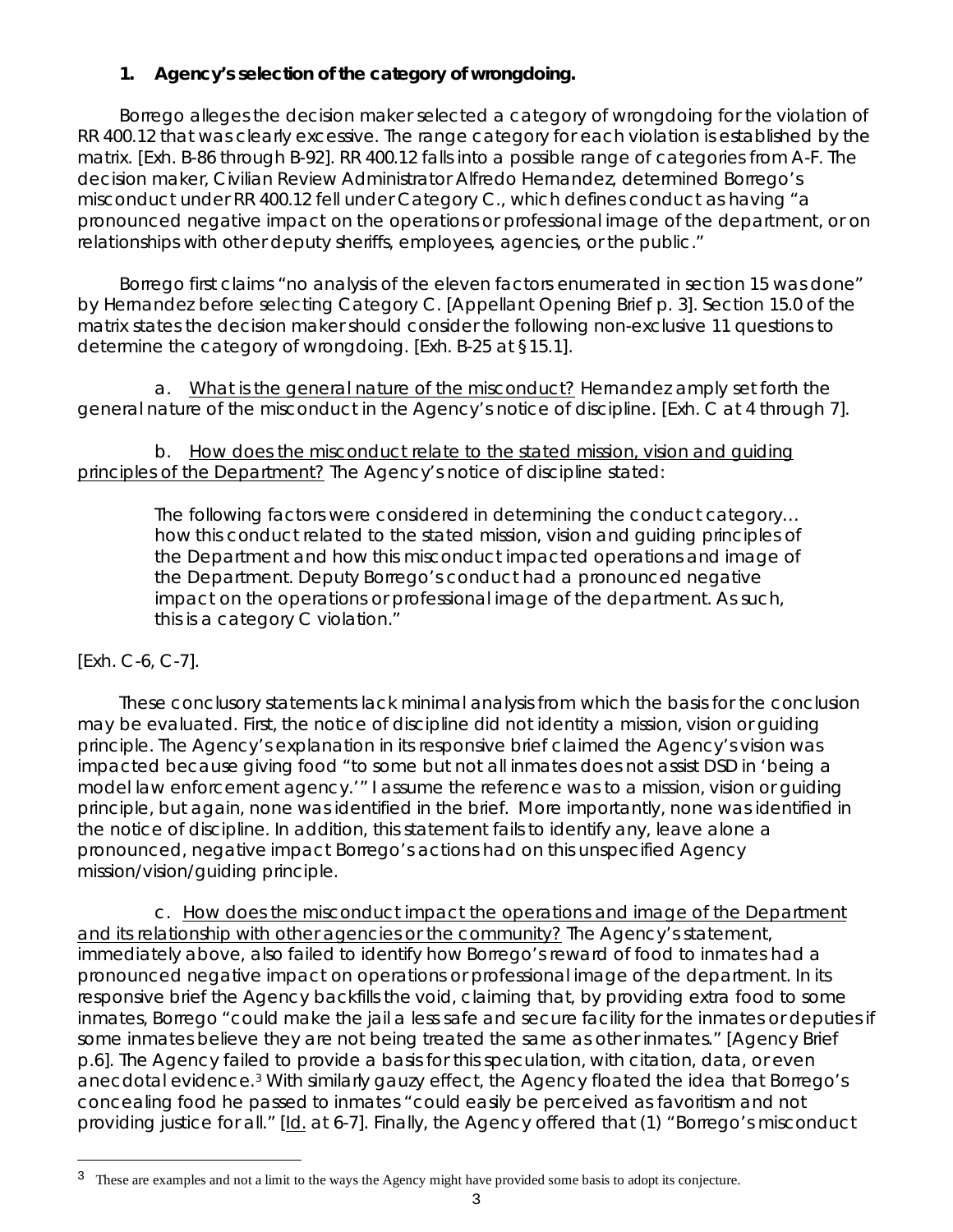impacted the professional image of the Department in that he indicated he did not know it was wrong or a rule violation to provide food from the Officers' Mess to inmates," and (2) "he was acting in a secretive fashion." [Agency's Answer Brief p. 8]. While speculative harm can be sufficient to justify discipline, more is required than conclusory statements and fugitive proofs.

d. What is the actual and demonstrable harm or risk of harm involved? The Agency's notice of discipline failed to address this factor. As noted above, the Agency offered only baldly speculative and conclusory statements.

e. Does the misconduct involve an actual and demonstrable impact on deputy, employee or public safety, or a demonstrable serious risk to deputy employee or public safety? As noted above, the only harm to safety alleged in the Agency's notice of discipline was highly speculative, not supported by any stipulated evidence, and therefore was not "actual and demonstrable" harm or risk. There was no indication the decision maker asked the remaining questions it should have considered, including:

f. Did the violation result in actual injury to a deputy, employee or a member of the public? If so, what is the extent of the injury?

g. Does the misconduct involve unethical behavior or a serious abuse or misuse of authority?

h. Did the misconduct foreseeably result in death or serious bodily injury?

i. Does the misconduct constitute a failure to adhere to any condition of employment required by contract or mandated by law? (This factor is inapplicable here).

j. Is there a Rule and Regulation which has a pre-determined conduct category which addresses similar misconduct that gives any guidance?

k. Has there been a previous case decided after the implementation of these Conduct Principles and Disciplinary Guidelines that gives guidance to the appropriateness of the conduct category to be chosen? $4$ 

[Exh. B-25, B-26].

Ξ

The Agency's failure to consider these factors - which its matrix deems "a necessary first step" [Exh. B-2[5](#page-3-1)] to determine the appropriate conduct category - is clearly erroneous.<sup>5</sup>

The next question is whether the stipulated evidence leads to a different conclusion regarding the conduct category assigned to Borrego's misconduct. Leaving aside conclusory statements and unsupported conjecture by the Agency, what remains are the following circumstances that relate to the selection of a conduct category.

<span id="page-3-0"></span><sup>&</sup>lt;sup>4</sup> The Agency's addition of negative effects in its brief, including listing the guiding principles Borrego's conduct violated, (Honesty, Respect, Fairness, Teamwork, Judgment, Personal leadership, Integrity, Accountability, Professionalism), cannot substitute for the failure to specify those bases in its notice of discipline.

<span id="page-3-1"></span><sup>&</sup>lt;sup>5</sup> While the Agency might argue it is obligated only consider and not to state its conclusions from these questions, that approach fails to create a nominal record from which an appellant may attempt to meet his burden of proof to challenge whether the Agency's election was "fair and rational." [Exh B-20 at §11.1]. Transparency about the decision-maker's evaluation of conduct under the matrix is a question of fairness. "At each level of review the reviewer must document his/her findings and the reasons/rationales for those findings in accordance with these Conduct Principles and Disciplinary guidelines…" [Exh. B-20 at §10.17]. The decision maker failed to meet this requirement here.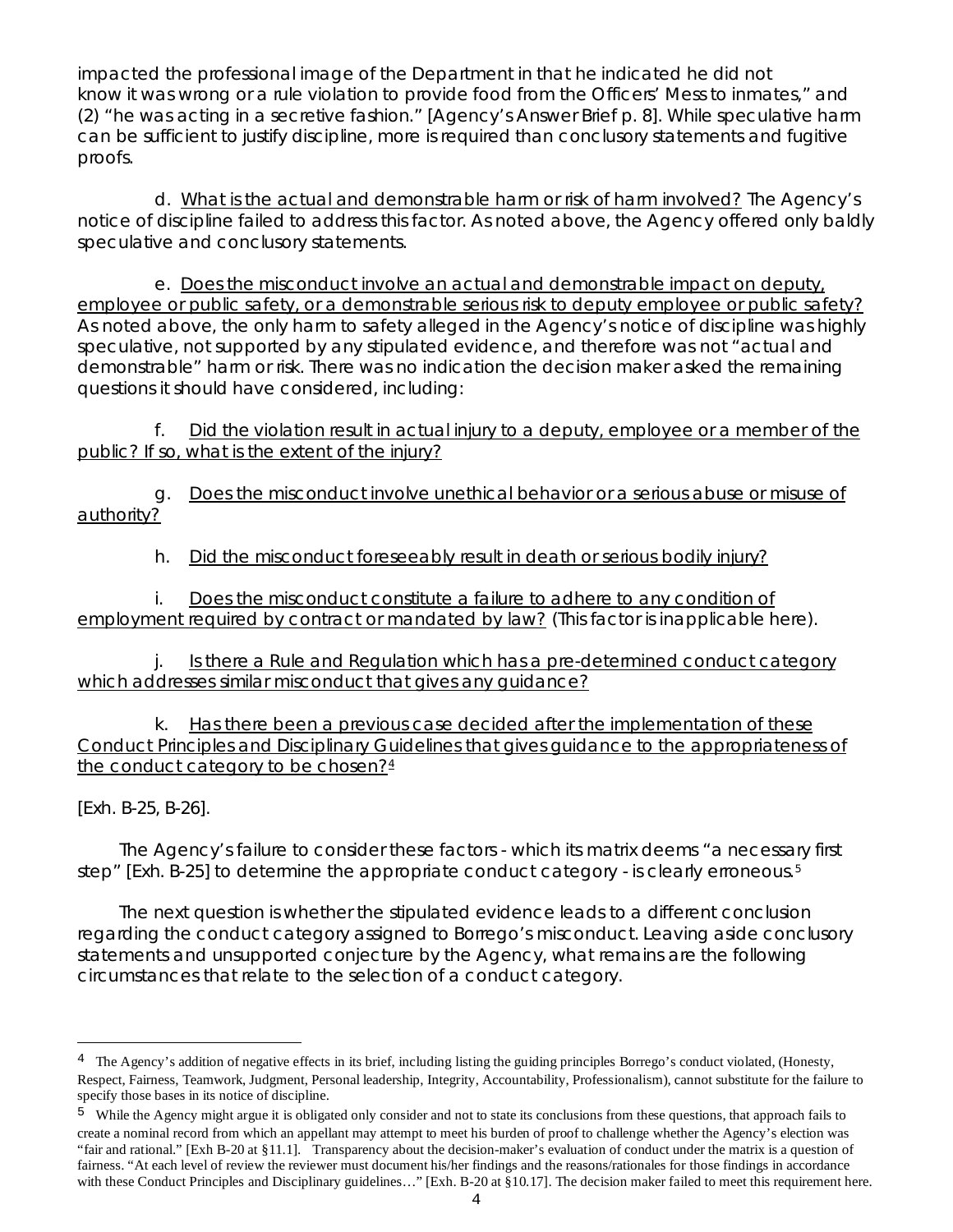- The general nature of Borrego's misconduct was minor: taking food he should not have taken [*See* In re Lacombe, CSB 56-14A at 3-4 (7/16/15)(finding that taking leftover food was a *de minimus* violation meriting a written reprimand)]; and, somewhat more significantly, but still with minor consequences, giving that food to reward good inmate behavior..
- Actual and demonstrable harm was minimal or non-existent. [*See* In re Leyba, CSB 59-14A (2/4/16)].
- No injury occurred.
- While the Agency's notice of discipline inferred other, more egregious, wrongdoing may have occurred, specifically, giving a cell phone to an inmate, the Agency acknowledged this reference was a red herring. "[T]he transfer of a cell phone cannot be verified." [Exh. C-7].
- The bases for the Agency's determination of the conduct categories were entirely conclusory.

A reasonable person would not conclude the Agency followed its disciplinary matrix in identifying the appropriate conduct category which relates to Borrego's admitted wrongdoing. The only evidence in this case stipulated by the parties also failed to establish that Borrego's admitted wrongdoing had "a pronounced negative impact on the operations or professional image of the department, or on relationships with other deputy sheriffs, employees, agencies, or the public;" nor did the stipulated evidence establish Borrego's misconduct had more than a minimal negative impact on the operations or professional image of the department, or that it negatively impacted relationships with other deputy sheriffs, employees, agencies or the public. [*See* Exh. B-88]. Consequently, Borrego met his burden to prove the Agency's election of Conduct Category C was clearly erroneous. [*See* In re Jackson, CSA 42-16 at 11-13 (11/21/16), *aff'd* In re Jackson, CSB 42-16A (6/15/17); *see also* In re Ford, CSB 48-14 A (12/17/15) (holding that merely "reciting the magic words" is not sufficient to place a violation into any potential conduct category); In re Wilson, CSA 38-17 at 17 (12/8/17); In re Singleton, CSA 17-15 at 11 (7/20/15)].

As it relates to wrongdoing under RR 400.12, the stipulated evidence established only that Borrego's wrongdoing had "a minimal negative impact on the operations or professional image of the Department," a Category A violation. As Borrego had no prior discipline, the matrix requires setting the discipline level for his violation at "one," with a presumptive penalty of an oral reprimand. [Exh. B-86].

# **2. Mitigation under the DSD Discipline Matrix.**

After determining the proper conduct categories and associated ranges of discipline for all misconduct, the decision maker is tasked with weighing mitigating and aggravating factors before settling on the specific discipline. [Exh. B-29 et seq.].

Mitigation includes, but is not limited, to the following circumstances:

- o willingness to accept responsibility and acknowledge wrongdoing;
- o circumstances under which the rule was violated;
- o the culpable mental state of the deputy in the commission of the violation;
- o complimentary history, including awards, commendations and positive public recognition;
- o if minimal, the severity of the current offense and the lack of or minimal nature of any consequences cause by the current offense;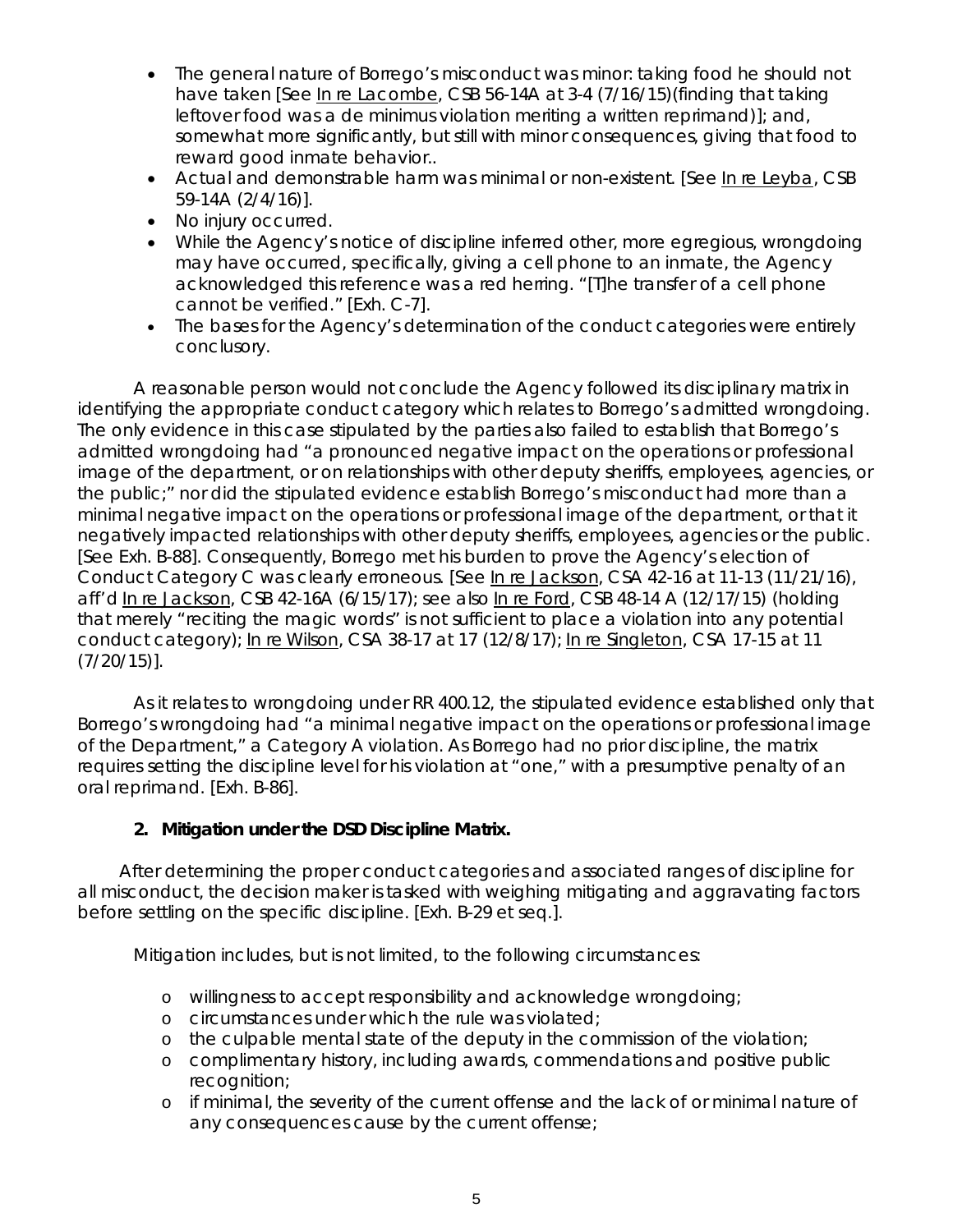- o prior work history, such as positive evaluations and/or work performance, or voluntary advanced, job-related training; or
- o minimal or lack of prior disciplinary history relative to the deputy's years of service.

[Exh. B-30 at §19.6].

The parties agreed Borrego accepted responsibility, was candid about his wrongdoing, and ceased the practice of providing extra food to inmates. He stated, and the Agency did not contradict, that his intent was to reward good inmate behavior. As stated above, there were no significant negative consequences to Borrego's providing food to some inmates. He has been with the Agency for five years and his performance always met or exceeded expectations. He had no prior discipline. These factors indicate mitigating factors were present and should be applied.

Next, aggravating factors, or the lack thereof, should also be considered in arriving at the specific degree of discipline. The matrix lists fourteen non-exclusive factors. [Exh. B-30, B-31 at §19.8, 19.9].

The Agency stated it found two aggravating factors: Borrego introduced prohibited items into the pod and he initially insisted he did not know it was wrong to do so. First, the matrix repeatedly makes clear that a restatement of the conduct as applied to the category of wrongdoing is not an aggravating factor.

In determining mitigating and aggravating factors, care should be used to ensure that a potentially mitigating or aggravating factor has not already been taken into consideration in the definition of the specific conduct category into which the violation falls, or the definition/elements of the specific violation which has been sustained."

[Exh. B-29 at §19.4] and;

The question any reviewer should contemplate is: Are there any factors not already taken into consideration in the conduct category or the definition of the specific violation that might justify increasing the disciplinary sanction above the presumptive penalty?

## [Exh. B-31at §19.10].

The first allegedly aggravating factor cited by the agency was a mere restatement of conduct category definitions. As such it does not constitute an aggravating factor as described in the matrix.

Moreover, Borrego's introduction of contraband into the pod he supervised was already considered entirely within the description of RR 400.12. "Deputy sheriffs and employees shall not give or loan to a prisoner any unauthorized item …" and within the descriptions of conduct in categories A-C ("Conduct that has a (minimal/more than a minimal/pronounced) negative impact on the operations or professional image of the Department." Consequently, the Agency's claim of aggravation does not comport with its matrix, and does not otherwise constitute an aggravating factor**.**

The Agency next claimed it was an aggravating factor that Borrego initially insisted he did not know giving food to inmates was wrong. On its face, there is nothing aggravating about Borrego's claim. The Agency repeated inferred Borrego's claim was deceitful, yet the Agency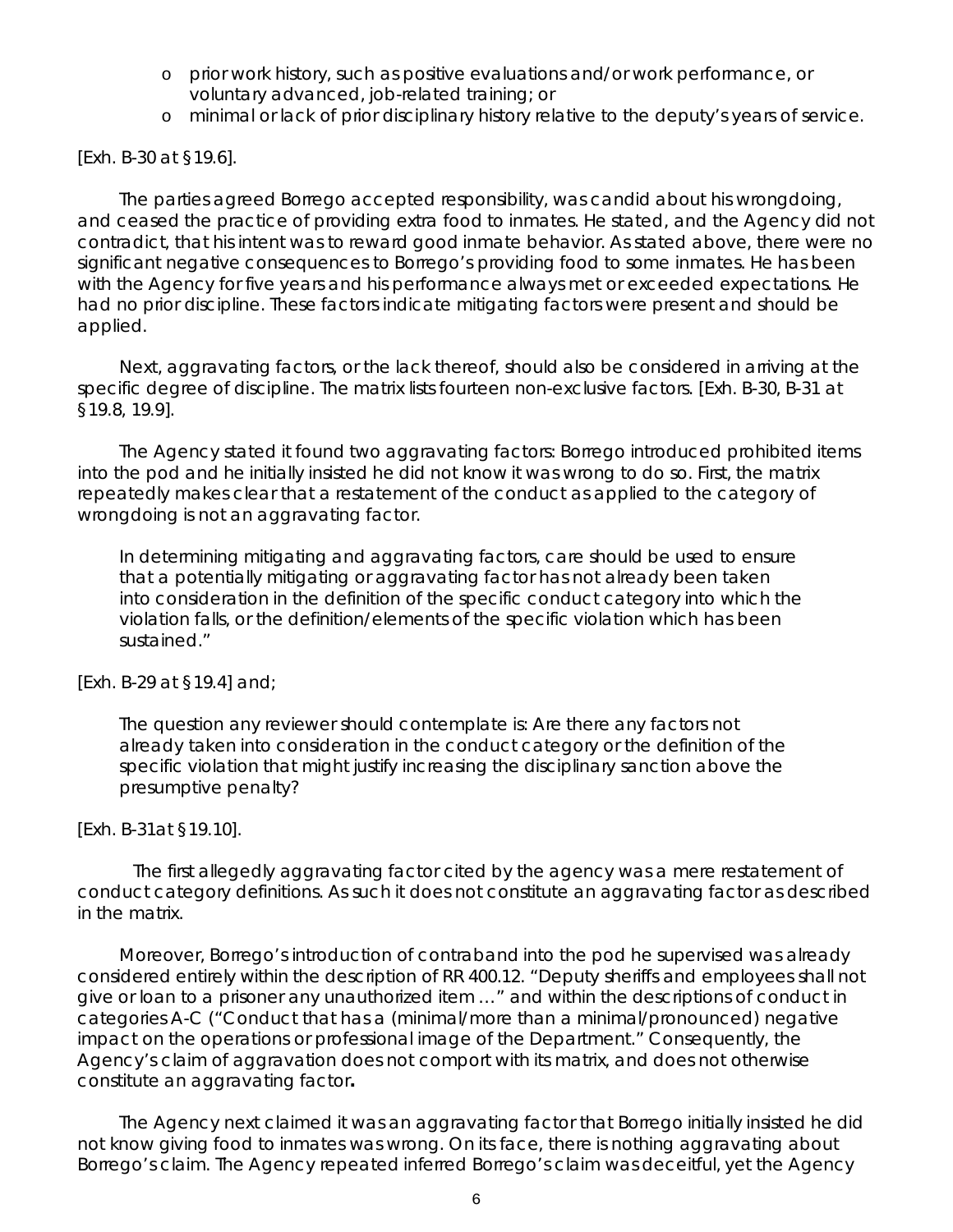did not allege deceit, dishonesty or any other form of lack of candor. This is another improper red herring. [*See* In re Rocha, CSB 19-16A at 7 (7/6/17); *see also* In re Leslie, CSA 10-11, 20 (12/5/11).][.6](#page-6-0) Further, the Agency commended Borrego's "candor during the investigation when reviewing the video and his ultimate acknowledgment of violation of the policy."

I will not impute any lack of candor to Borrego, either initially or otherwise, when the only facts stipulated by the parties were contained within the four corners of the notice of discipline, and no deceit was alleged therein. The Agency's only direct references to Borrego's candor were positive, including (1) during the IAB investigation, Borrego admitted he took food from the officer's mess and gave it to inmates as a reward for good work [Agency Answer Brief pp 3-4]; (2) during the contemplation of discipline Borrego admitted the same taking and giving food, and admitted those actions violated RR 400.12. [*Id*. at p.4].

Despite acknowledging Borrego's candor, the Agency announced "[i]t is noteworthy that, despite admitting that he had violated the policy, Borrego refused to acknowledge that he had done anything wrong. He claimed that he did not know there was anything wrong with giving inmates food as a reward." [*Id*.]. Stepping around an accusation is insufficient to identify or establish it. In the absence of accusing Borrego of deception or lack of candor, all that remains is Borrego's reasonable claim within the Agency's disciplinary letter, that he did not know his action was wrong and once he learned it was, fully acknowledged those violations.

Based on the absence of any basis to aggravate Borrego's penalty, what remains is his positive work history, the minor violations he acknowledged, his candor, and the absence of any reasonably likely injury or harm to the Agency, or others. Nonetheless, the presence of mitigating factors, alone, "does not guarantee or require that a mitigated penalty be imposed." [In re Gajarszki et al, CSB 30-17A, 32-17A, & 33-17A, 3 (10/18/18)]. The imposition of a presumptive penalty here was within the discretion of a reasonable and prudent administrator.<sup>[7](#page-6-1)</sup>

## **3. Agency's selection of a two-day suspension under the matrix.**

Ξ

Borrego met his burden to prove the Agency's election of the conduct category was clearly excessive. Thus, under the Agency's matrix, a two-day suspension was clearly excessive.

The penalty level for a first-time violation of a Conduct Category B violation<sup>[8](#page-6-2)</sup> is "two," [Exh. B-88, B-86], where the Penalty Table calls for a presumptive penalty of a written reprimand. A written reprimand comports with what a reasonable person would conclude from the evidence as a whole, and is also consistent with the purposes of discipline outlined in CSR 16-41. While the record may have supported a mitigated penalty, the totality of circumstances here are not so compelling or overwhelming as to render the decision-maker's choice clearly erroneous. [Gajarszki et al, p.2].

<span id="page-6-0"></span><sup>&</sup>lt;sup>6</sup> "[T]he Hearing Officer, as we do, had concerns about the Agency imposing a penalty on Appellant, essentially, for lying, when at the same time the Agency lacked the courage of its convictions to actually charge the Appellant with lying... inserting additional punishment for dishonesty has the effect of punishing Appellant for misconduct in a fashion that gives her less of a meaningful opportunity to contest allegations that she was not being truthful in her statements." Rocha, p.7.

<span id="page-6-1"></span> $<sup>7</sup>$  Even if the circumstances required a mitigated penalty, the Hearing Office lacks jurisdiction to assess an oral reprimand. The penalties</sup> available to an agency's decision maker are those enumerated at CSR 16-42 B.: a written reprimand; suspension without pay or involuntary temporary reduction of pay; involuntary demotion; and dismissal. An appeal to the Hearing Office of those penalties may result only in affirming, modifying, or reversing the penalty assessed among those options. Since the assessment of an oral reprimand was not an available option to the decision maker under the Career Service Rules, then the hearing officer is without authority to affirm, modify or reverse it. Accordingly, the maximum modification of discipline available to a hearing officer is a written reprimand.

<span id="page-6-2"></span><sup>8</sup> As a reminder, Borrego did not contest the category determination for taking food from the officer's mess, under DO 3600.2I at 6.A.6., which the decision maker deemed a Conduct Category B violation. Since the violation under RR 400.12 is found to be a Conduct Category A violation, and the matrix requires assessing penalties concurrently for the same incident [Exh. B-44 at §32.8], the final determination must be made under Conduct Category B.